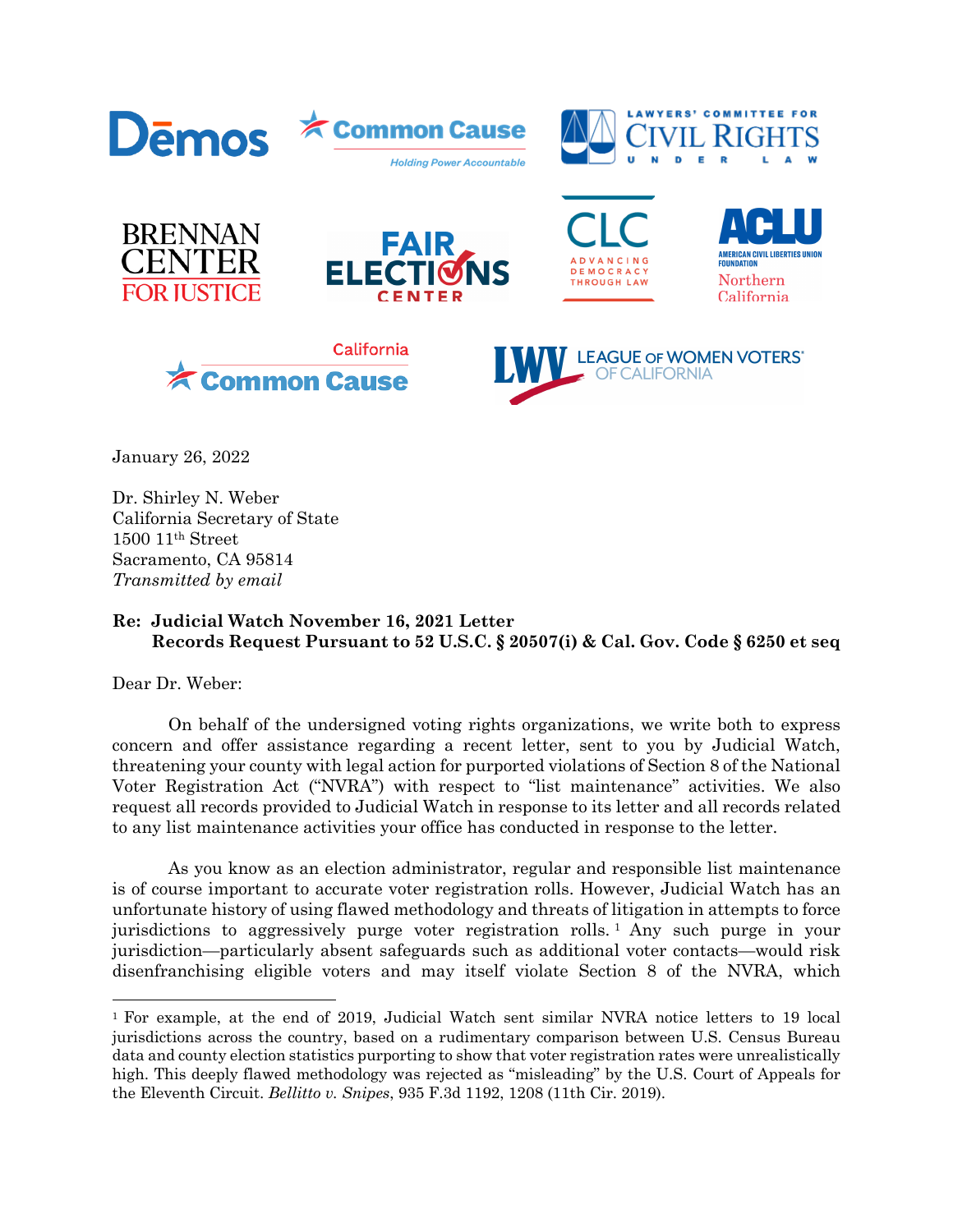mandates important protections for voters as states and localities perform their list maintenance activities.

Judicial Watch's 2021 letter to you and six California counties is one of 18 nearly identical letters sent to jurisdictions in California, New York, Oregon, Illinois, and Arkansas.2 While Judicial Watch's letter purports to identify an NVRA violation based solely on small numbers of reported removals under *one category* in the Election Assistance Commission's Election Administration and Voting Survey (EAVS), we write to remind you that states are only required to conduct a "reasonable" list maintenance program. And states have considerable leeway in determining the best means to do so. 52 U.S.C. § 20507(a)(4); *see also Bellitto*, 935 F.3d at 1205 ("While the statute requires a general program of list maintenance that makes a 'reasonable effort' to remove voters who become ineligible because of change of residence or death, it does not define what a 'reasonable effort' entails.").

We are concerned that Judicial Watch's letter could be intended to bully or induce your office, California counties and others into undertaking action to institute unnecessary and potentially unlawful voter purge programs that could result in the removal of eligible voters from the rolls. We are also concerned that such voter purge programs may have a disproportionate effect on African Americans, Latinos, Asian Americans, students, voters with disabilities, military voters, and other marginalized communities.

The primary purpose behind the NVRA is to "*increase* the number of eligible citizens who register to vote." 52 U.S.C.  $\S$  20501(b)(1) (emphasis added). The NVRA further seeks to "enhance] the participation of eligible citizens as voters." 52 U.S.C.  $\S$  20501(b)(2). This critical federal law sets forth a framework that allows states to conduct responsible list maintenance activities while promoting those purposes. The NVRA framework includes procedures that would reduce the chance that citizens eligible to vote will be removed from the rolls. For example, the NVRA restricts who can be removed and on what grounds, requires notice and a waiting period before certain removals, and blocks certain removals during the period before an election. *See* 52 U.S.C. § 20507.

Even if your office concludes that additional list maintenance activity under the NVRA is permissible and appropriate, we urge you to take additional precautions to mitigate harm to voters. A voter's non-response to an NVRA notice and lack of voting activity for two election cycles is a poor proxy for ineligibility to vote.3 And removals on this basis have disproportionately affected voters with disabilities, veterans, students, minorities, and lowincome voters. *Husted v. A. Philip Randolph Inst*., 138 S. Ct. 1833, 1864 (2018). Your office can mitigate the potential disenfranchisement of these voters in a variety of ways, such as encouraging additional attempts to communicate with voters prior to their removal,

<sup>2</sup> *See* Judicial Watch, November 2021 NVRA Letters,

https://www.judicialwatch.org/documents/tags/november-2021-nvra-letters/page/2/. 3 *See Husted v. A. Philip Randolph Inst*., 138 S. Ct. 1833, 1856, 201 L. Ed. 2d 141 (2018) (Breyer, J., dissenting) ("Very few registered voters move outside of their county of registration. But many registered voters fail to vote. Most registered voters who fail to vote also fail to respond to the State's 'last chance' notice. And the number of registered voters who both fail to vote and fail to respond to the 'last chance' notice exceeds the number of registered voters who move outside of their county each year.").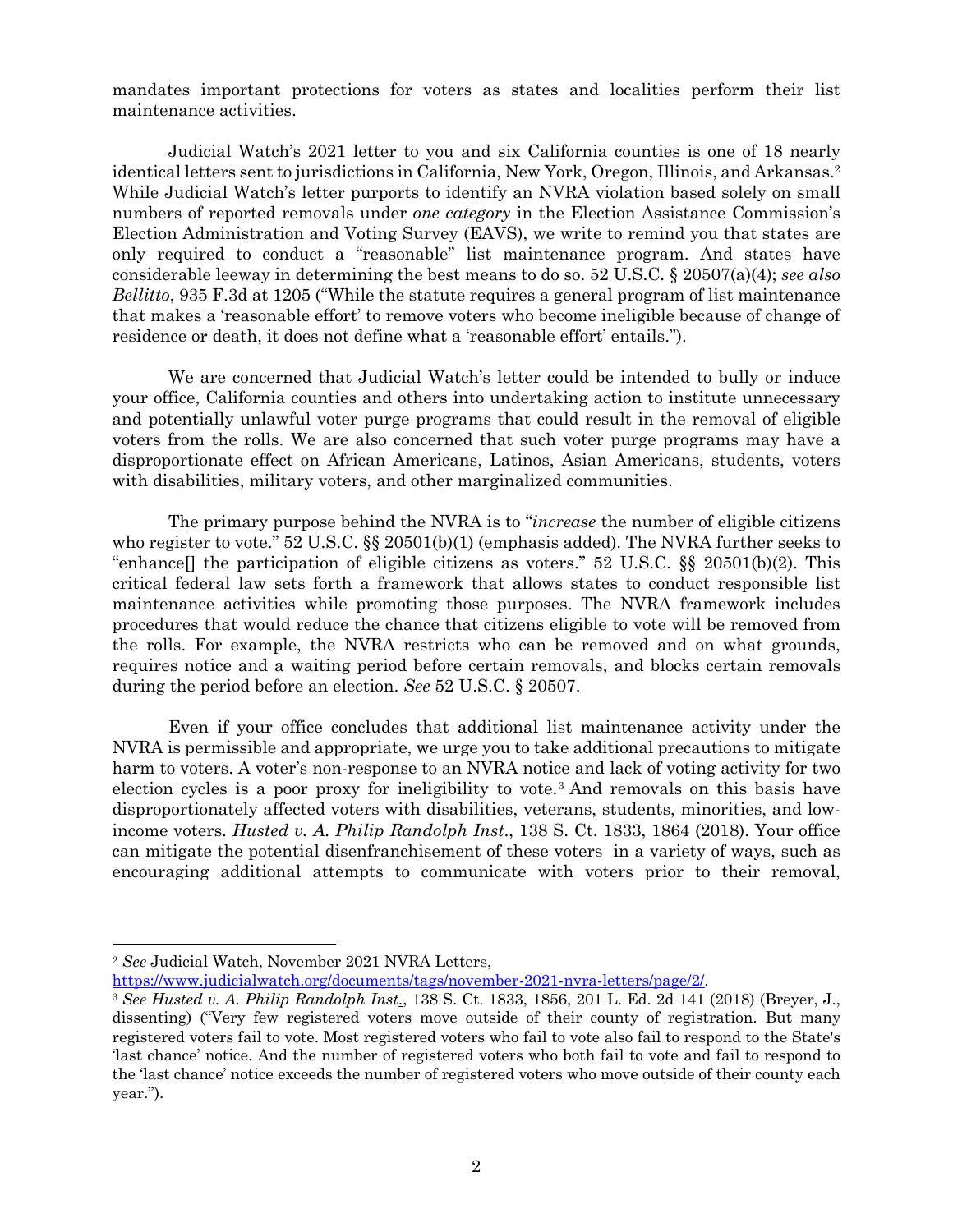including attempts to reach voters by email and phone in addition to traditional mail. Such direct contacts are more likely to succeed than traditional mail notifications.<sup>4</sup>

Accordingly, we offer our assistance to your office in its efforts to maintain clean and accurate voter rolls in a lawful and equitable manner. Please do not hesitate to reach out to us at the contact information listed below if we can be of service.

## **RECORDS REQUEST**

Finally, pursuant to 52 U.S.C. § 20507(i) and Cal. Gov. Code § 6250 et seq, we formally request that all records provided to Judicial Watch in connection with its 2021 NVRA notice letter, all correspondence with Judicial Watch concerning the issues raised in its letter, and all correspondence with county elections offices related to the Judicial Watch 2021 NVRA notice letter be provided to us. We also request all records pertaining to any changes to list maintenance policies, activities, or advisories related to Judicial Watch's NVRA notice letter, including lists of voters, if any, who were removed from the rolls. Please send the documents to Lori Shellenberger, Consulting Counsel, at **Ishellenberger@mac.com**. If there are any associated fees, please let us know in advance.

Localities should always be thoughtful and careful when performing list maintenance activities. Efforts that are too aggressive or undertaken without basis risk violating federal law and disenfranchising eligible voters. We stand at the ready to assist you to uphold federal law and protect the voting rights of the eligible citizens in your state.

Respectfully submitted,

Brenda Wright Interim Director, Legal Strategies Lori Shellenberger Consulting Counsel Dēmos 80 Broad Street, 4th Floor New York, New York 10004 (917) 226-0514 lshellenberger@mac.com

ACLU Foundation of Northern California Brennan Center for Justice at NYU School of Law Campaign Legal Center Common Cause and California Common Cause Fair Elections Center Lawyers' Committee for Civil Rights Under Law League of Women Voters of California

<sup>4</sup> *See, e.g.,* Signature Matching and Mail Ballots: Safeguards to Ensure That Every Vote Counts, Campaign Legal Center (Sept. 16, 2020), https://campaignlegal.org/update/signature-matching-andmail-ballots-safeguards-ensure-every-vote-counts (explaining that phone communications are far more successful than mail in confirming mismatched signatures on mail-in ballots).